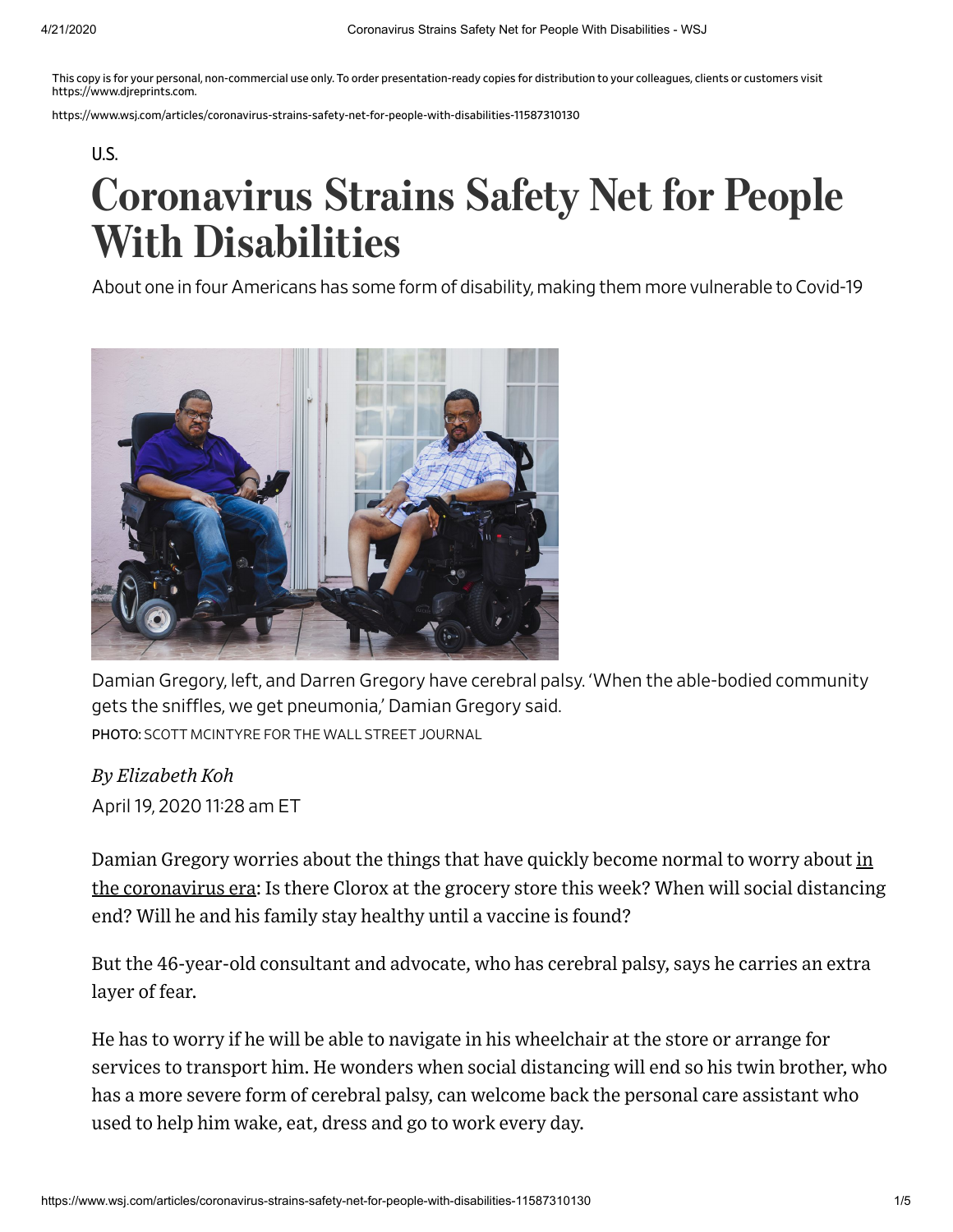He worries most of all that he or his loved ones might be infected by a virus that has been particularly deadly for the elderly and those with [compromised](https://www.wsj.com/articles/u-s-coronavirus-patients-with-other-conditions-hospitalized-at-higher-rates-11585689057?mod=article_inline) immune systems. He and his brother live with their mother and aunts, who are in their 70s and have become caregivers for the twins even as they are socially distanced in their home near Kendall, Fla.

"When the able-bodied community gets the sniffles, we get pneumonia," Mr. Gregory said of people with disabilities. "The difficulties are multiplied 10-fold."

For millions of the nation's people with disabilities, the retreat forced by the [coronavirus](https://www.wsj.com/articles/a-state-by-state-guide-to-coronavirus-lockdowns-11584749351?mod=article_inline) is stripping away much of the patchwork safety net that helps them maintain independent lives.

About one in four Americans has some form of disability, and though a much smaller fraction have what is considered a severe condition, they are among the most vulnerable population for Covid-19.



Damian Gregory worries that he or his loved ones might be infected by coronavirus, which is particularly deadly to people with compromised immune systems. PHOTO: SCOTT MCINTYRE FOR THE WALL STREET JOURNAL

Many live in group homes and other institutions that provide round-the-clock nursing care or [supervision,](https://www.wsj.com/articles/coronavirus-strikes-at-least-2-100-nursing-homes-across-u-s-killing-2-000-residents-11586554096?mod=article_inline) facilities that have proven susceptible to the virus' spread. Scores of such <u>facilities</u> have reported cases, from New York to Illinois to California. In Texas, at least 54 residents and 47 staff members at one state-run facility, the Denton State Supported Living Center, have been diagnosed with Covid-19.

People with disabilities are also uniquely at risk, in part because many have additional chronic conditions that can weaken their immune systems. Because of their disability status, they also harbor fears their medical care could be rationed if they do contract the coronavirus—and be denied treatment if lifesaving equipment like [ventilators](https://www.wsj.com/articles/as-coronavirus-hospitalizations-surge-ventilator-manufacturing-ramps-up-but-not-soon-enough-11586017650?mod=article_inline) run short. Some states have assembled ethics guidelines for providers who may have to decide who gets treatment if resources are limited, favoring the patient more likely to have the better outcome.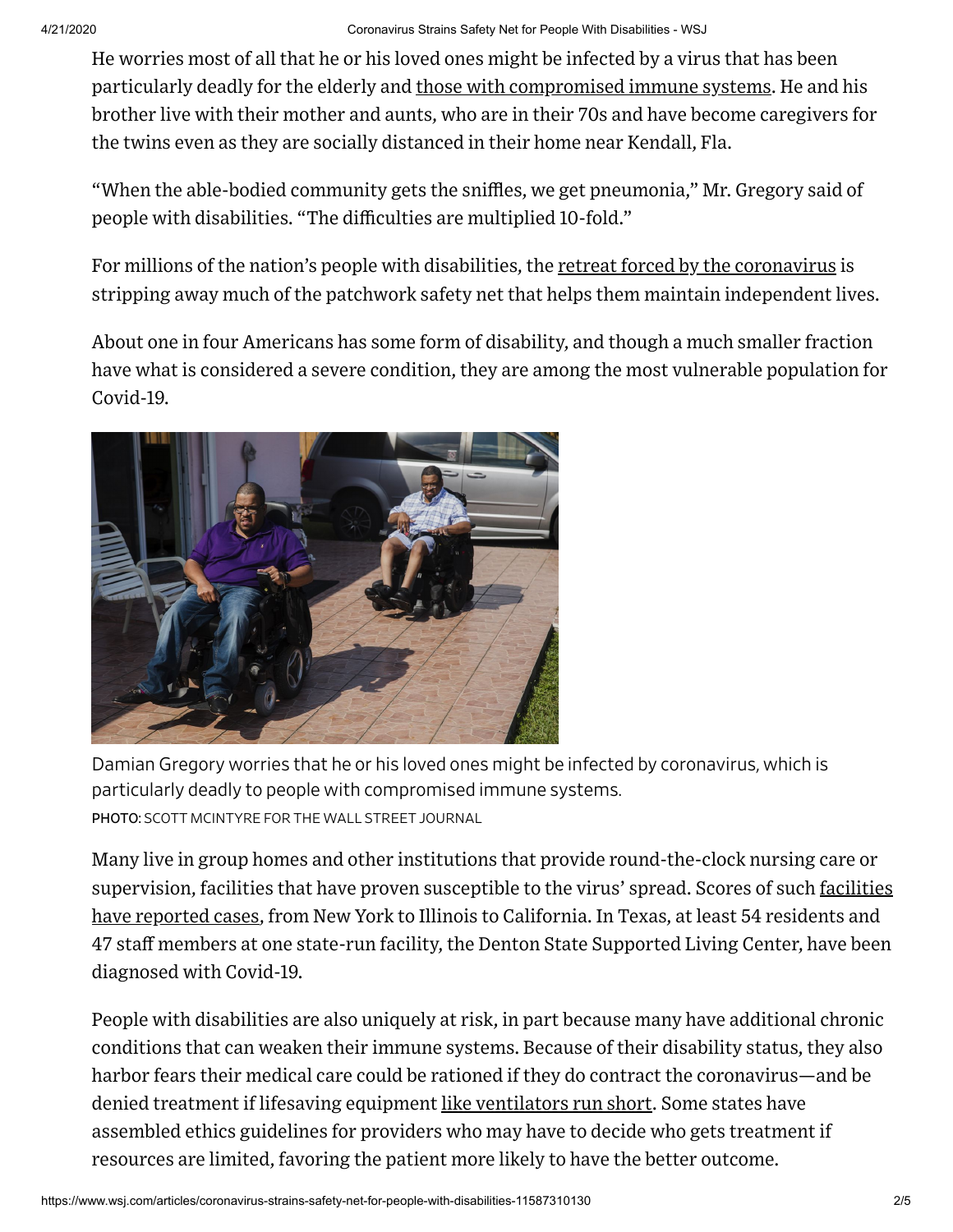Those who continue to live in their own homes and communities often do so through a painstakingly pieced-together network of caregivers and providers who help them complete daily activities, from eating and bathing to cleaning and traveling. Such providers are the definition of social closeness, building ties that keep an otherwise isolated population connected.

But the virus has forced many people with disabilities to ask those home aides and assistants to stop visiting, fearing they might unintentionally carry the virus.

Nonurgent medical treatments have been put on hold, indefinitely postponing appointments like physical therapy or checkups that many need to stay in shape. The self-described lucky ones have families that are stepping back into caregiving—often aging parents or older relatives who can also be vulnerable to the disease.

It all strains a group that already struggles to make ends meet and often feels unseen, advocates and people with disabilities say.

Like many initially faced with the virus, Sarah Goldman said she hoped taking sensible precautions against spreading germs would be enough.

Ms. Goldman, who uses a wheelchair and has cerebral palsy, said she used to have six rotating caregivers who would come by her apartment in St. Petersburg, Fla., daily to help her get up, prepare for the day, then return and help her with similar tasks in the evening.

At first, she asked "the girls," as she called her caregivers, to bring their own utensils and towels with every visit to minimize the spread of germs.

"I had them wash their hands every single time they came into the house," Ms. Goldman recalled.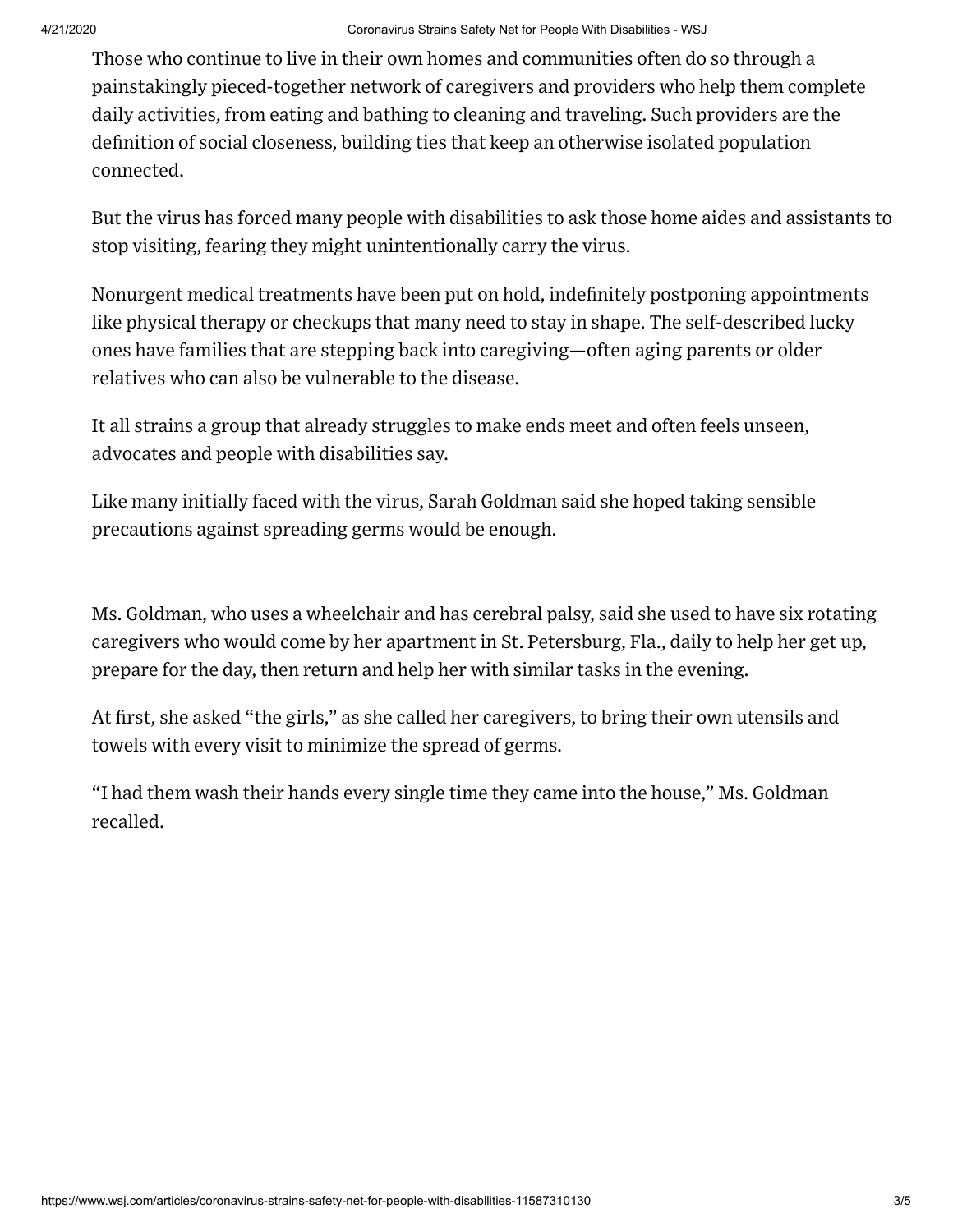

The Gregory brothers live in Miami-Dade County with their mother and aunts, who are in their 70s and have become caregivers for them.

PHOTO: SCOTT MCINTYRE FOR THE WALL STREET JOURNAL

When restaurants began to shut down and her city neared a stay-at-home order, Ms. Goldman, 28 years old, said she knew she needed to make sure she and her caregivers remained healthy. They agreed to suspend her caregiving services and Ms. Goldman moved back in with her parents in nearby Tampa.

She is grateful her parents can help, she added, noting not everyone has that option.

But "my whole life is now different," she said. "My whole independence has gone away."

Many of the social resources that people with disabilities rely on at group settings like longterm care facilities are strained, said Jim DeBeaugrine, whose brother-in-law Peter Prater has Down syndrome.

"It's not just a risk—it's all-consuming," said Mr. DeBeaugrine, a consultant on disability issues and former Florida disabilities agency head. "It's affected our workforce, it's affected all the natural support systems that our people have come to rely on. It's affecting providers' ability to provide services that are critical."

His brother-in-law, he said, had moved into a group home a few years ago after having strokes that prompted his need for 24-hour nursing care. But group activities continued to enrich his life, until the virus also shut those down.